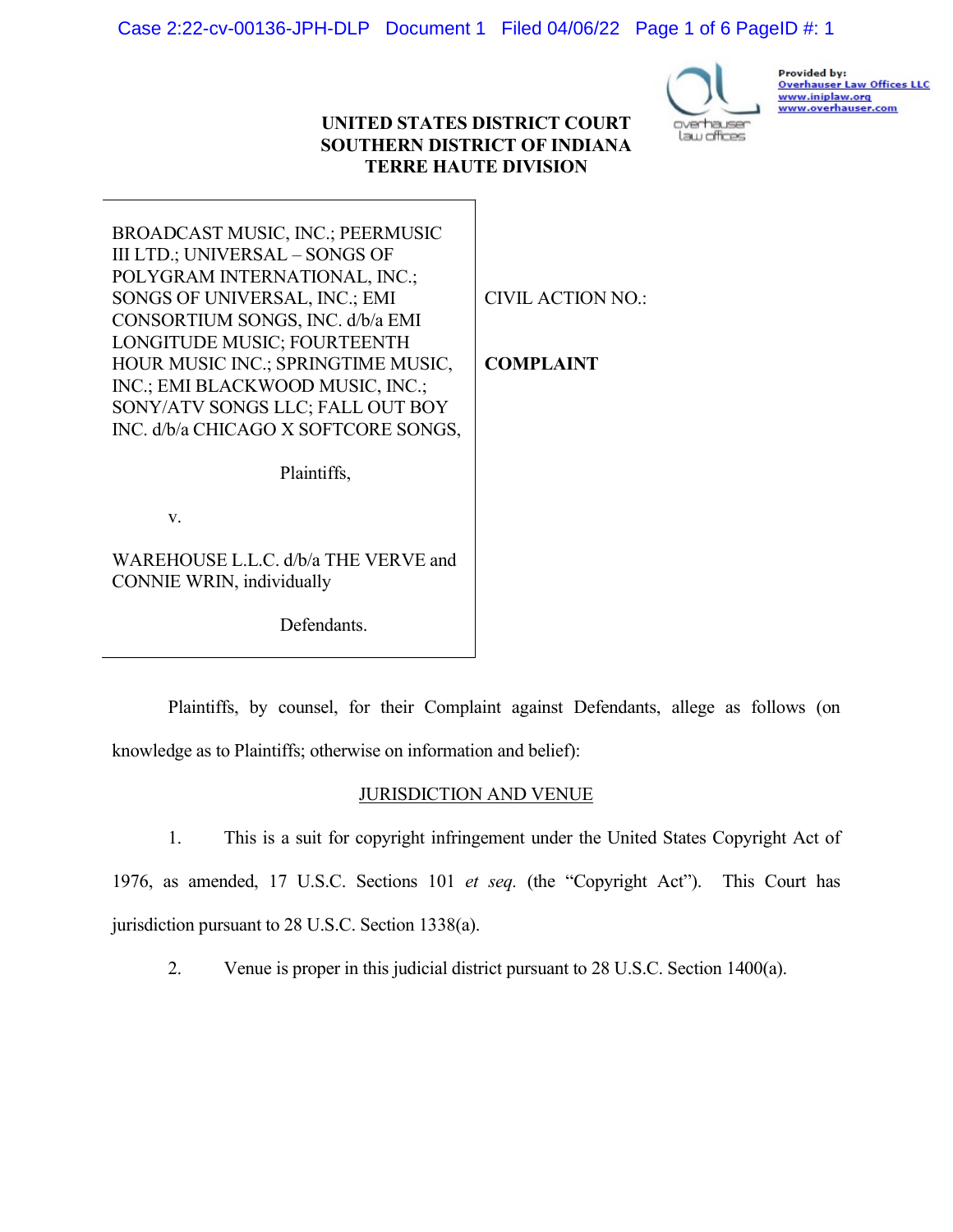#### THE PARTIES

3. Plaintiff Broadcast Music, Inc. ("BMI"), is a corporation organized and existing under the laws of the State of Delaware. BMI's principal place of business is 7 World Trade Center, 250 Greenwich Street, New York, New York 10007. BMI has been granted the right to license the public performance rights in approximately 15 million copyrighted musical compositions (the "BMI Repertoire"), including those which are alleged herein to have been infringed.

4. The Plaintiffs other than BMI are the owners of the copyrights in the musical compositions, which are the subject of this lawsuit. All Plaintiffs are joined pursuant to Fed. R. Civ. P. 17(a) and 19(a).

5. Plaintiff Peermusic III Ltd. is a limited company. This Plaintiff is a copyright owner of at least one of the songs in this matter.

6. Plaintiff Universal – Songs of Polygram International, Inc. is a corporation. This Plaintiff is a copyright owner of at least one of the songs in this matter.

7. Plaintiff Songs of Universal, Inc. is a corporation. This Plaintiff is a copyright owner of at least one of the songs in this matter.

8. Plaintiff EMI Consortium Songs, Inc. is a corporation doing business as EMI Longitude Music. This Plaintiff is a copyright owner of at least one of the songs in this matter.

9. Plaintiff Fourteenth Hour Music Inc. is a corporation. This Plaintiff is a copyright owner of at least one of the songs in this matter.

10. Plaintiff Springtime Music, Inc. is a corporation. This Plaintiff is a copyright owner of at least one of the songs in this matter.

2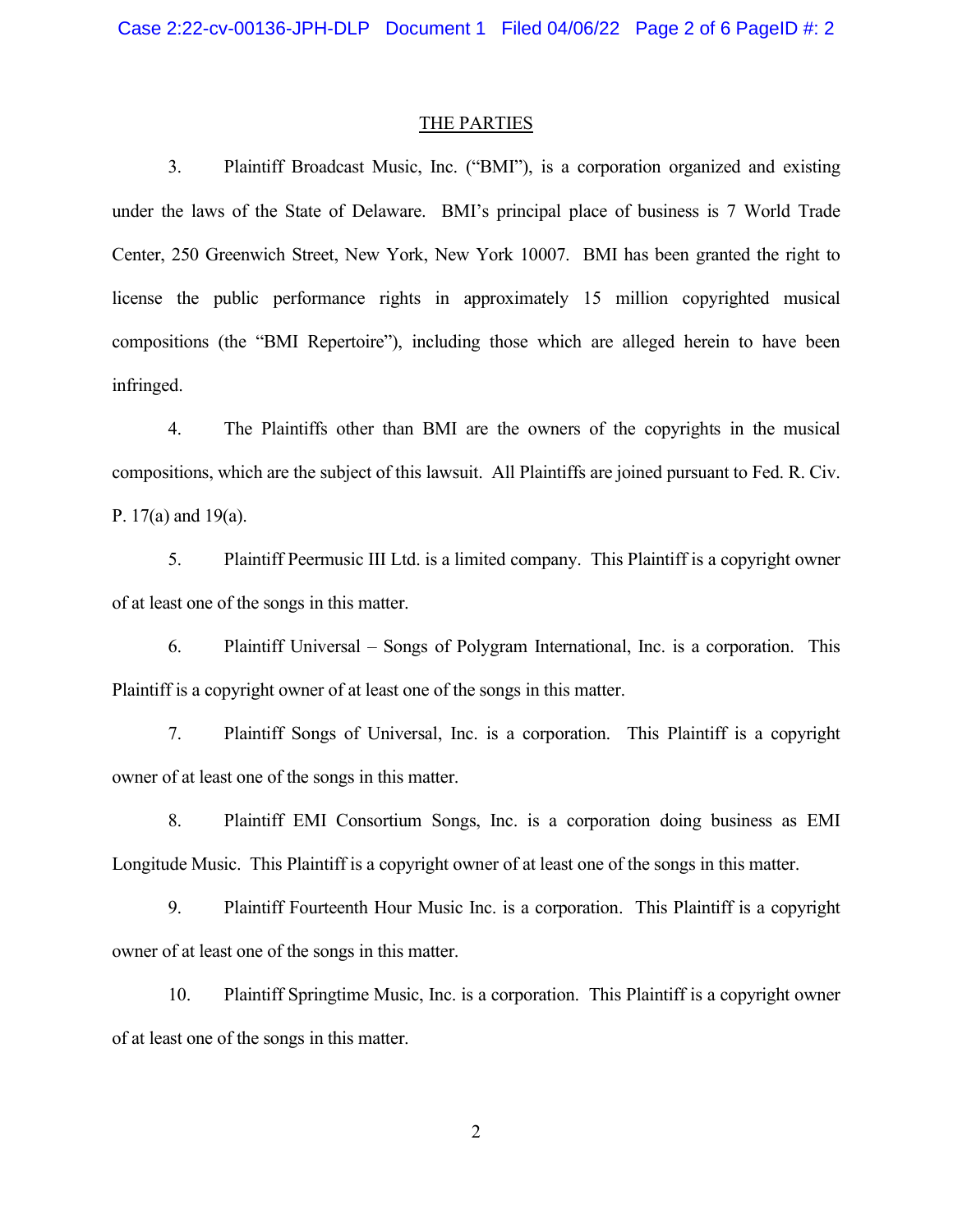# Case 2:22-cv-00136-JPH-DLP Document 1 Filed 04/06/22 Page 3 of 6 PageID #: 3

11. Plaintiff EMI Blackwood Music, Inc. is a corporation. This Plaintiff is a copyright owner of at least one of the songs in this matter.

12. Plaintiff Sony/ATV Songs LLC is a limited liability company. This Plaintiff is a copyright owner of at least one of the songs in this matter.

13. Plaintiff Fall Out Boy Inc. is a corporation doing business as Chicago X Softcore Songs. This Plaintiff is a copyright owner of at least one of the songs in this matter.

14. Defendant Warehouse L.L.C. is a limited liability company organized and existing under the laws of the state of Indiana, which operates, maintains and controls an establishment known as The Verve, located at 677 Wabash Avenue, Terre Haute, IN 47807-3201 in this district (the "Establishment").

15. In connection with the operation of the Establishment, Defendant Warehouse L.L.C. publicly performs musical compositions and/or causes musical compositions to be publicly performed.

16. Defendant Warehouse L.L.C. has a direct financial interest in the Establishment.

17. Defendant Connie Wrin is a resident of Indiana and a manager/member of Defendant Warehouse L.L.C. with responsibility for the operation and management of Warehouse L.L.C.and the Establishment.

18. Defendant Connie Wrin has the right and ability to supervise the activities of Defendant Warehouse L.L.C. and a direct financial interest in Warehouse L.L.C.and the Establishment.

3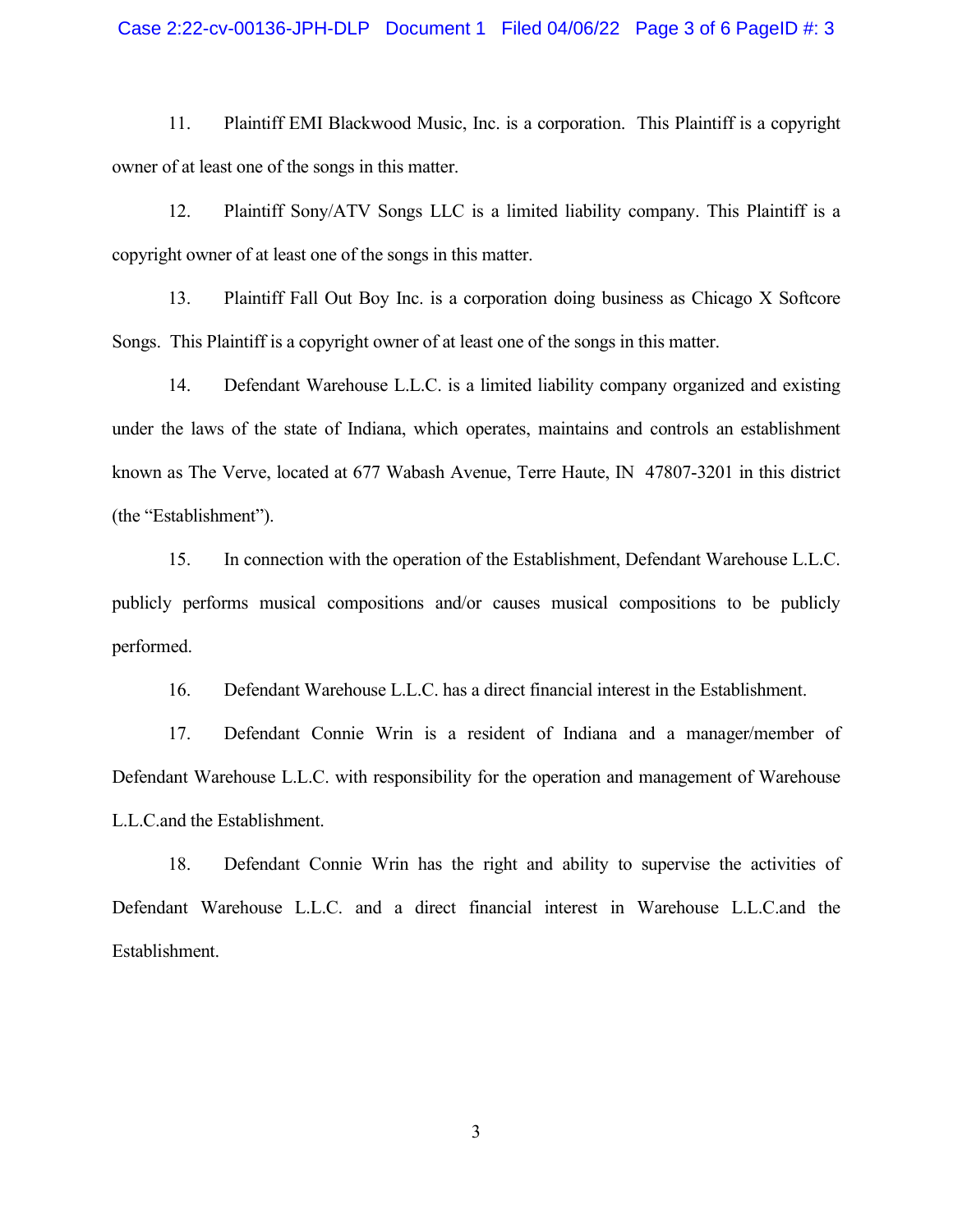#### CLAIMS OF COPYRIGHT INFRINGEMENT

19. Plaintiffs repeat and reallege each of the allegations contained in paragraphs 1 through 18.

20. Since March 2018, BMI has reached out to Defendants over sixty (60) times, by phone, mail and email in an effort to educate Defendants as to their obligations under the Copyright Act with respect to the necessity of purchasing a license for the public performance of musical compositions in the BMI Repertoire. Included in the letters were Cease and Desist Notices, providing Defendants with formal notice that they must immediately cease all use of BMI-licensed music in the Establishment.

21. Plaintiffs allege six (6) claims of willful copyright infringement, based upon Defendants' unauthorized public performance of musical compositions from the BMI Repertoire. All of the claims for copyright infringement joined in this Complaint are governed by the same legal rules and involve similar facts. Joinder of these claims will promote the convenient administration of justice and will avoid a multiplicity of separate, similar actions against Defendants.

22. Annexed to this Complaint as a schedule (the "Schedule") and incorporated herein is a list identifying some of the many musical compositions whose copyrights were infringed by Defendants. The Schedule contains information on the six (6) claims of copyright infringement at issue in this action. Each numbered claim has the following eight lines of information (all references to "Lines" are lines on the Schedule): Line 1 providing the claim number; Line 2 listing the title of the musical composition related to that claim; Line 3 identifying the writer(s) of the musical composition; Line 4 identifying the publisher(s) of the musical composition and the plaintiff(s) in this action pursuing the claim at issue; Line 5 providing the date on which the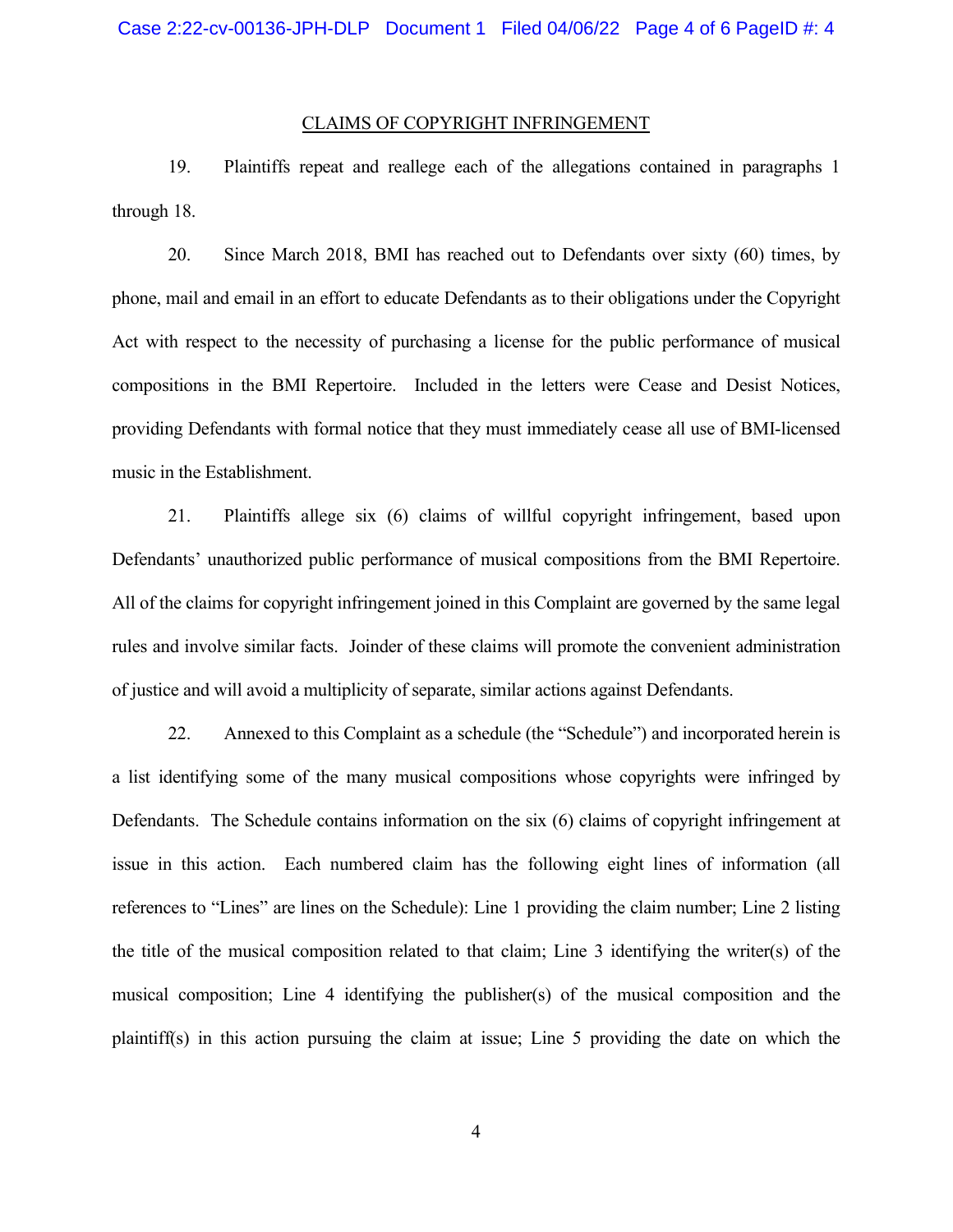#### Case 2:22-cv-00136-JPH-DLP Document 1 Filed 04/06/22 Page 5 of 6 PageID #: 5

copyright registration was issued for the musical composition; Line 6 indicating the copyright registration number(s) for the musical composition; Line 7 showing the date(s) of infringement; and Line 8 identifying the Establishment where the infringement occurred.

23. For each work identified on the Schedule, the person(s) named on Line 3 was the creator of that musical composition.

24. For each work identified on the Schedule, on or about the date(s) indicated on Line 5, the publisher(s) named on Line 4 (including any predecessors in interest), complied in all respects with the requirements of the Copyright Act and received from the Register of Copyrights Certificates of Registration bearing the number(s) listed on Line 6.

25. For each work identified on the Schedule, on the date(s) listed on Line 7, Plaintiff BMI was (and still is) the licensor of the public performance rights in the musical composition identified on Line 2. For each work identified on the Schedule, on the date(s) listed on Line 7, the Plaintiff(s) listed on Line 4 was (and still is) the owner of the copyright in the respective musical composition listed on Line 2.

26. For each work identified on the Schedule, on the date(s) listed on Line 7, Defendants publicly performed and/or caused to be publicly performed at the Establishment the musical composition identified on Line 2 without a license or permission to do so. Thus, Defendants have committed copyright infringement.

27. The specific acts of copyright infringement alleged in the Complaint, as well as Defendants' entire course of conduct, have caused and are causing Plaintiffs great and incalculable damage. By continuing to provide unauthorized public performances of works in the BMI Repertoire at the Establishment, Defendants threaten to continue committing copyright

5